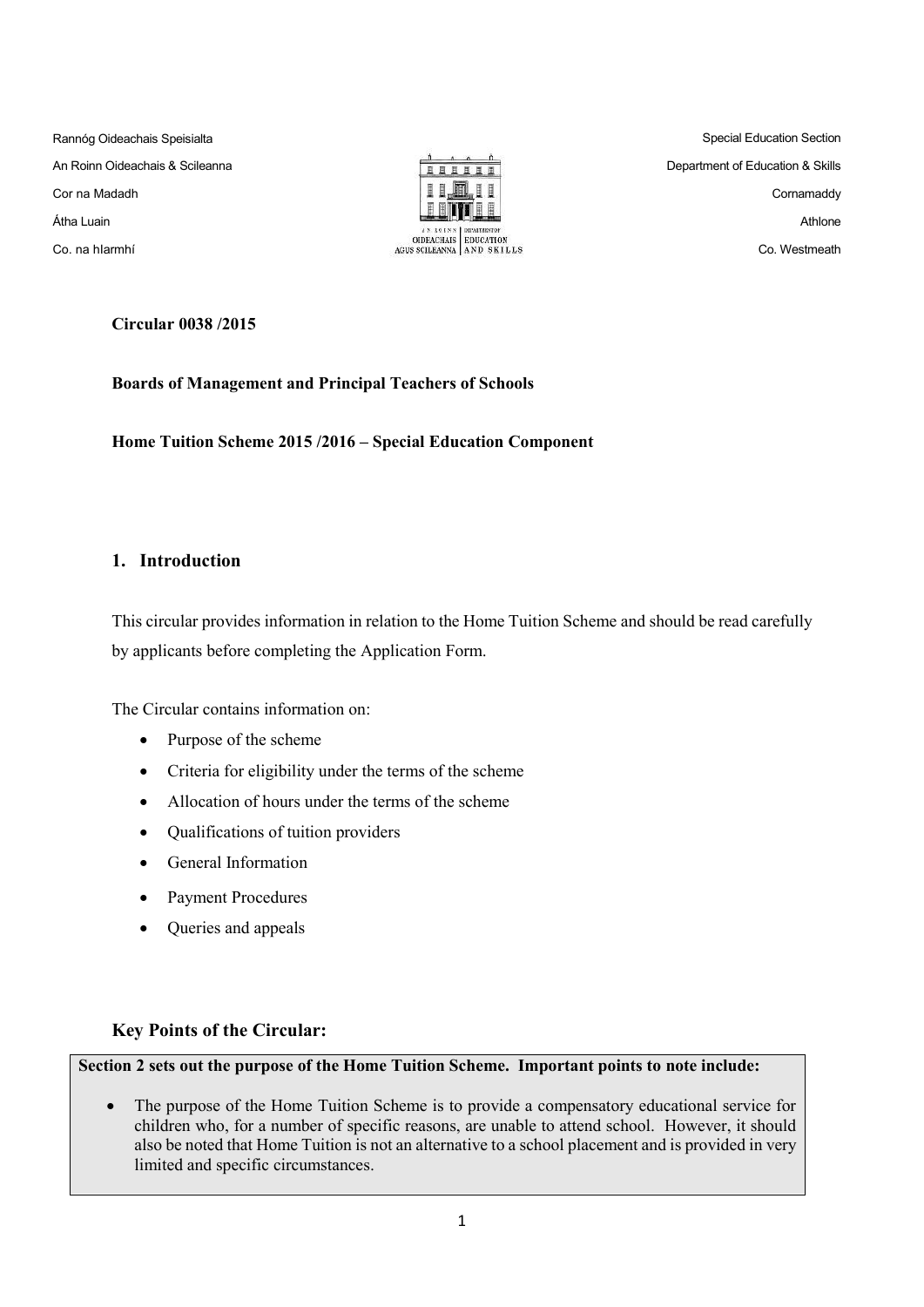# **Section 3 sets out the Criteria for eligibility under the 3 categories of the scheme.**

- Pupils with a significant medical condition which is likely to cause major disruption to school attendance
- Children with special educational needs seeking an educational placement
- Children aged between 2.5 and 3 years with a diagnosis of autism

# **Section 4 sets out the hours which are allocated under each category.**

- Applicants should note the number of hours which are allocated under each category
- Applicants should also note that allocations to siblings will be on a combined basis. Applications for separate allocations can be considered on a case by case basis.

# **Section 5 provides information on the qualifications of tuition providers.**

- It is a condition of the scheme that tutors are qualified in the relevant education sector and are registered with the Teaching Council of Ireland
- Where an applicant cannot source a fully qualified teacher the Department may consider the engagement of a person who is registered with the Teaching Council and who has a degree (minimum Level 7 on the National Framework of Qualifications in a relevant area
- Parents/Guardians are not permitted to act as tutors for their children under the Scheme

# **Section 6 provides information on the Vetting Arrangements for tutors.**

- All tutors must be vetted prior to the commencement of delivery of tuition.
- All tutors must submit a completed Form of Undertaking and Statutory Declaration

# **Section 7 provides information on Child Protection issues.**

# **Section 8 provides general information in relation to the scheme.**

#### **Applicants should note the following:**

- Information supplied will be shared between various Government Departments
- Unused hours from one week cannot be transferred to another week
- Seeking a school placement and the enrolment of a child in school is the responsibility of the parent/guardian
- Where a parent/guardian has failed to enrol a child in a school placement as identified by the NCSE, Home Tuition will not be provided
- The role of the Special Educational Needs Organiser in the context of the Home Tuition Scheme
- Parents/Guardians may enter into either a new group arrangement with other parents/guardians of children for whom home tuition has been approved or a group arrangement where there is a current agreement with the Department

# **Section 9 provides information relating to the payment of the Home Tuition grant.**

- It should be noted that under no circumstances will home tuition funding be back dated
- **It is intended to change the payment method of the Home Tuition Grant from direct payment to parents to direct payment to tutors early in the 2015/2016 school year. A separate more detailed information note will issue from the Department prior to the introduction of the new payment method.**

**Section 10 provides contact details for queries and appeals in relation to the scheme.**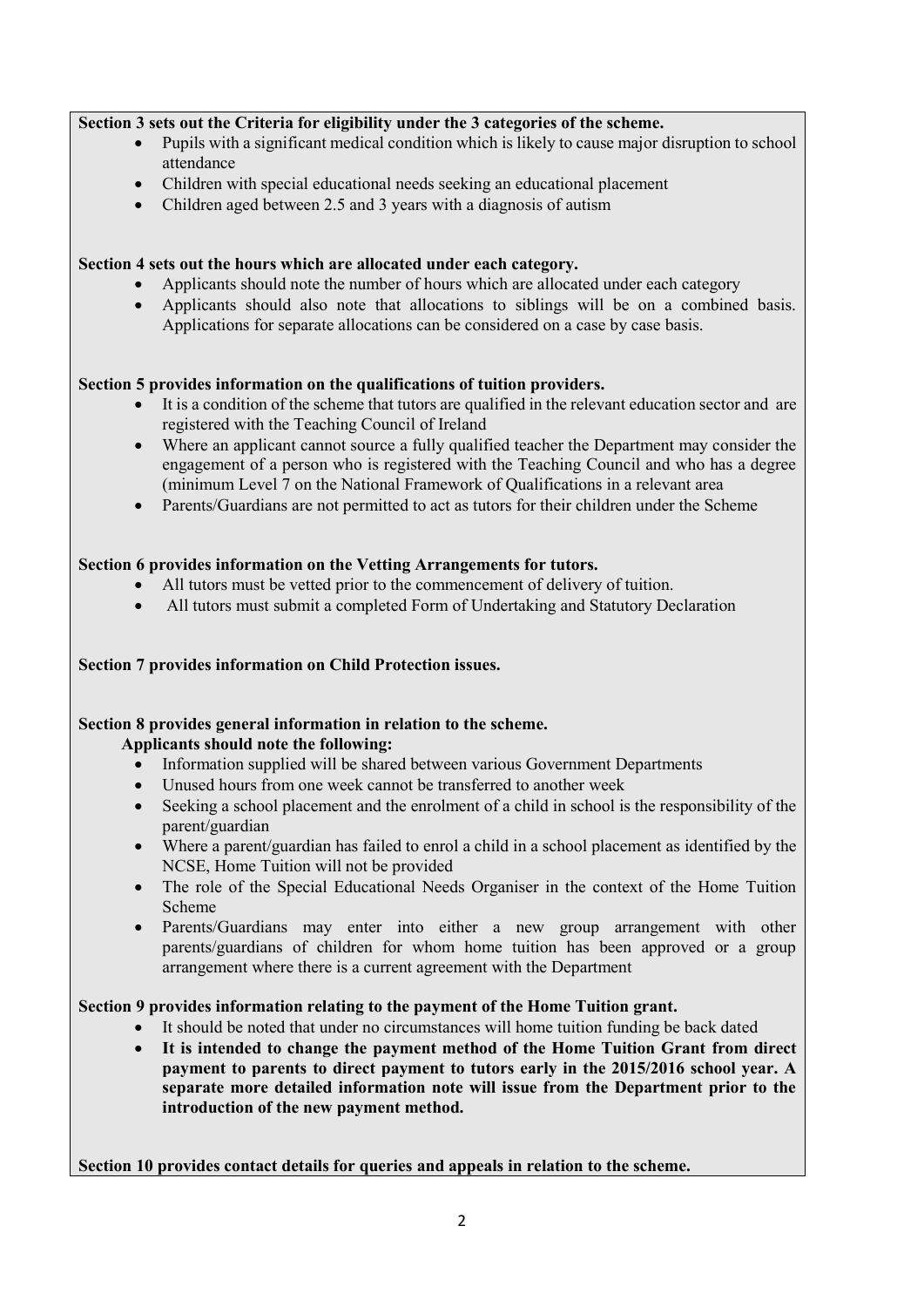**We ask applicants for Home Tuition in the 2015/2016 school year to return application forms to us by 24th July 2015. Priority will be given to completed applications received before this date.**

# **2. Purpose of the scheme**

The purpose of the Home Tuition Scheme is to provide a compensatory educational service for children who, for a number of reasons such as chronic illness, are unable to attend school. The scheme also provides a compensatory educational service for children with special educational needs seeking an educational placement. Provision is also made for early educational intervention for children with autism

The preferred approach is that children are educated in school settings where children may have access to fully qualified teachers, individualised education programmes, special needs assistants, school curriculum with the option, where possible and appropriate, of full or partial integration and interaction with other pupils. Home Tuition is intended as an interim provision only for children for whom a placement is not available and should **not** be regarded as an optional alternative to a school placement.

Home tuition under this scheme is sanctioned under the following 3 categories:

# **Category (a) Pupils with a significant medical condition which has or is likely to cause major disruption to their attendance at school on a continuing basis.**

Tuition is provided in this category for pupils who are enrolled in school who:

- (i) Cannot attend school at all or
- (ii) Are absent for a significant proportion of the previous school year and where the degree of absence is such that without supplementary instruction the pupil is unlikely to be able to perform academically at the level appropriate to his/her level of ability.

#### **Category (b) Children with Special Educational Needs seeking an educational placement**

Tuition is provided in this category, as an interim measure, until a school placement has been identified.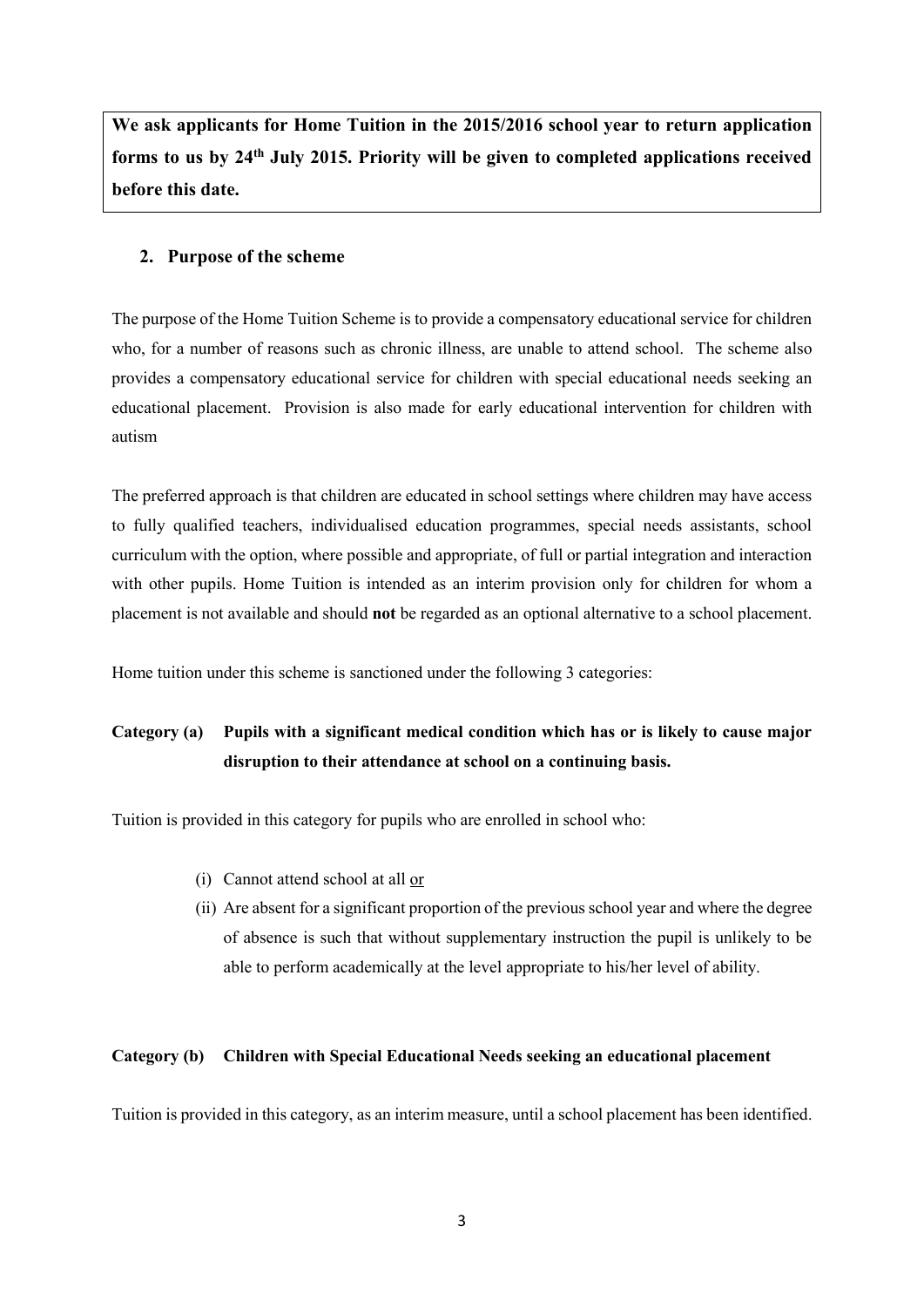This category includes children from the age of three who have been diagnosed with an Autism Spectrum Disorder (ASD), based on ICD 10, DSM IV or DSM V, and who cannot access a school placement as identified by the NCSE.

Therefore home tuition funding is only provided to children aged between 3 years and 4 years of age with a diagnosis of ASD where a placement in an early intervention setting is not available.

Home tuition funding is not provided to children with ASD over the age of four where a school placement is available.

A school placement can be:

- a place in a mainstream class in a mainstream school with additional resources allocated by the **NCSE**
- a place in a special class for children with ASD in a mainstream school
- a place in an early intervention class for children with ASD or
- a special school which enrols children with ASD.

# **Category (c) Children aged between 2 ½ and 3 years of age (who have been assessed with an Autism Spectrum Disorder based on the DSM IV or DSM V or ICD 10 criteria).**

Home Tuition funding is provided for children with a diagnosis of ASD aged between 2½ and 3 years of age as they cannot enrol in a school until they reach the age of three.

#### **3. Criteria for eligibility under the terms of the scheme**

**Category (a) Children with a significant medical condition which has or is likely to cause major disruption to their attendance at school on a continuing basis are eligible for tuition under the scheme:** 

Eligibility in this regard is assessed having regard to the pupil's attendance levels during the previous school year and, in the main, by reference to a completed medical report. Whilst this may suffice in the majority of cases, there may be cases whereby it will be necessary for the applicant to supply a separate medical /relevant professional report in order to allow the Department to fully consider the application by reference to the prescribed criteria.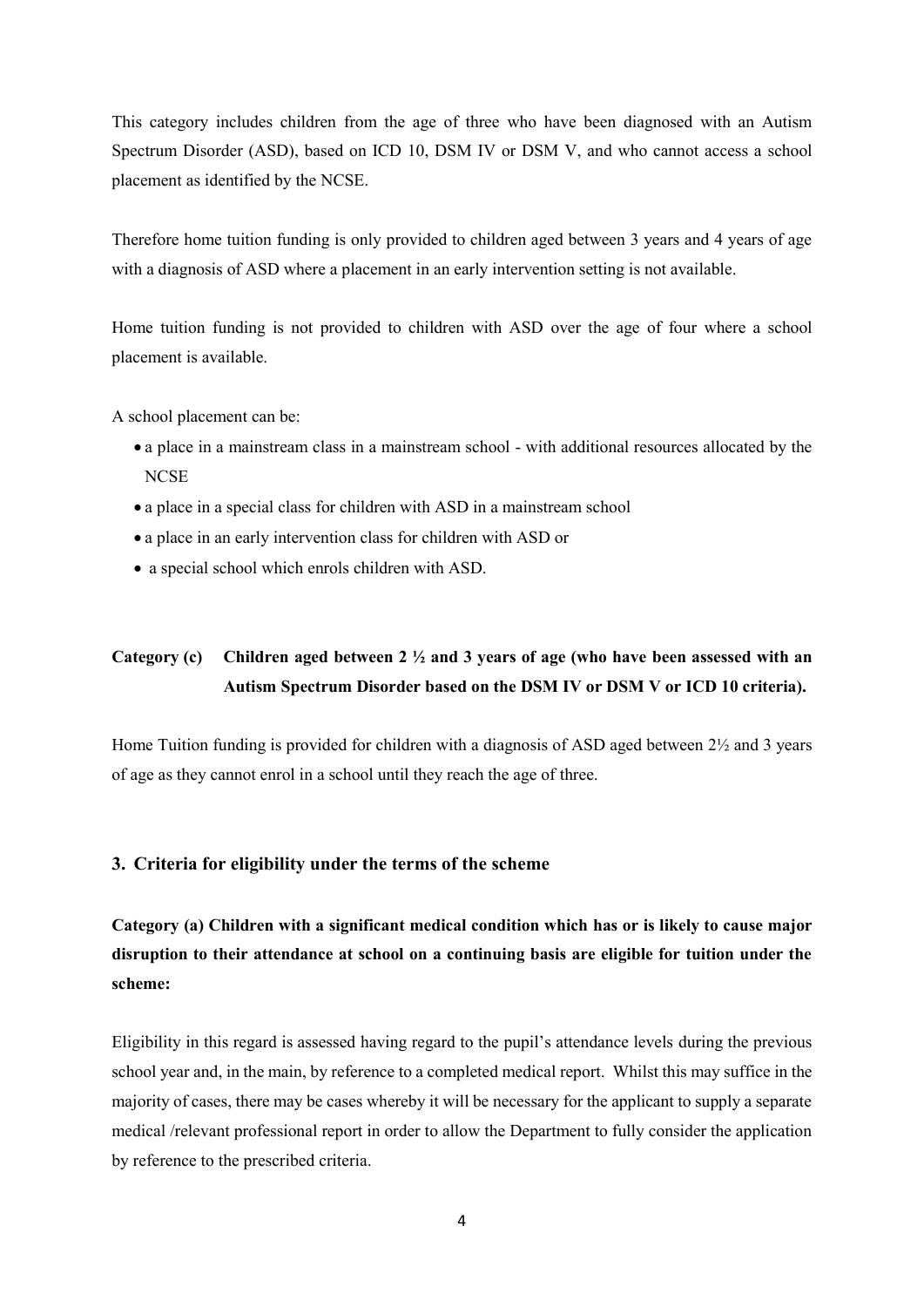- Therefore, Section 2(B) of the application form must be fully completed in respect of applications arising from school phobia and/or associated depression/anxiety and must be accompanied by a separate full report from a psychologist / psychiatrist, which should clearly confirm the diagnosis, the specific reason for the pupil's absence and full details of the plans in place to reintegrate the pupil back into his/her school including collaboration between the relevant support agencies.
- $\bullet$  In the case of all other medical conditions, Section 2(A) of the application form should be completed in full.

#### **Category (b) Children with Special Educational Needs seeking an educational placement:**

Eligibility in this regard is determined in consultation with the National Council for Special Education (NCSE) through the local Special Education Needs Organiser (SENO) as appropriate. Tuition hours are allocated to provide education for pupils seeking an educational placement as an interim measure.

Section 3(A) of the relevant application form should be completed by the applicant, which should be signed by the SENO.

The State supports early intervention for children with special educational needs through providing funding to a number of crèche/pre-school settings including:

- Early Intervention settings in mainstream and special schools
- Early Intervention settings in HSE funded service providers.
- Private pre-school settings supported by the Early Childhood Care & Education Scheme (ECCE).
- Private pre-school settings supported by HSE grant aid or HSE funded Pre-School Assistant.
- Home Tuition Scheme for children aged between 3 and 4 years of age with a diagnosis of autism where a placement in an early intervention setting is not available.

The intention is over time to support a single early intervention setting structure. In the meantime, subject to availability of service and where applicable meeting the eligibility criteria for support, parents/guardians can access one or more of the above mentioned early intervention settings.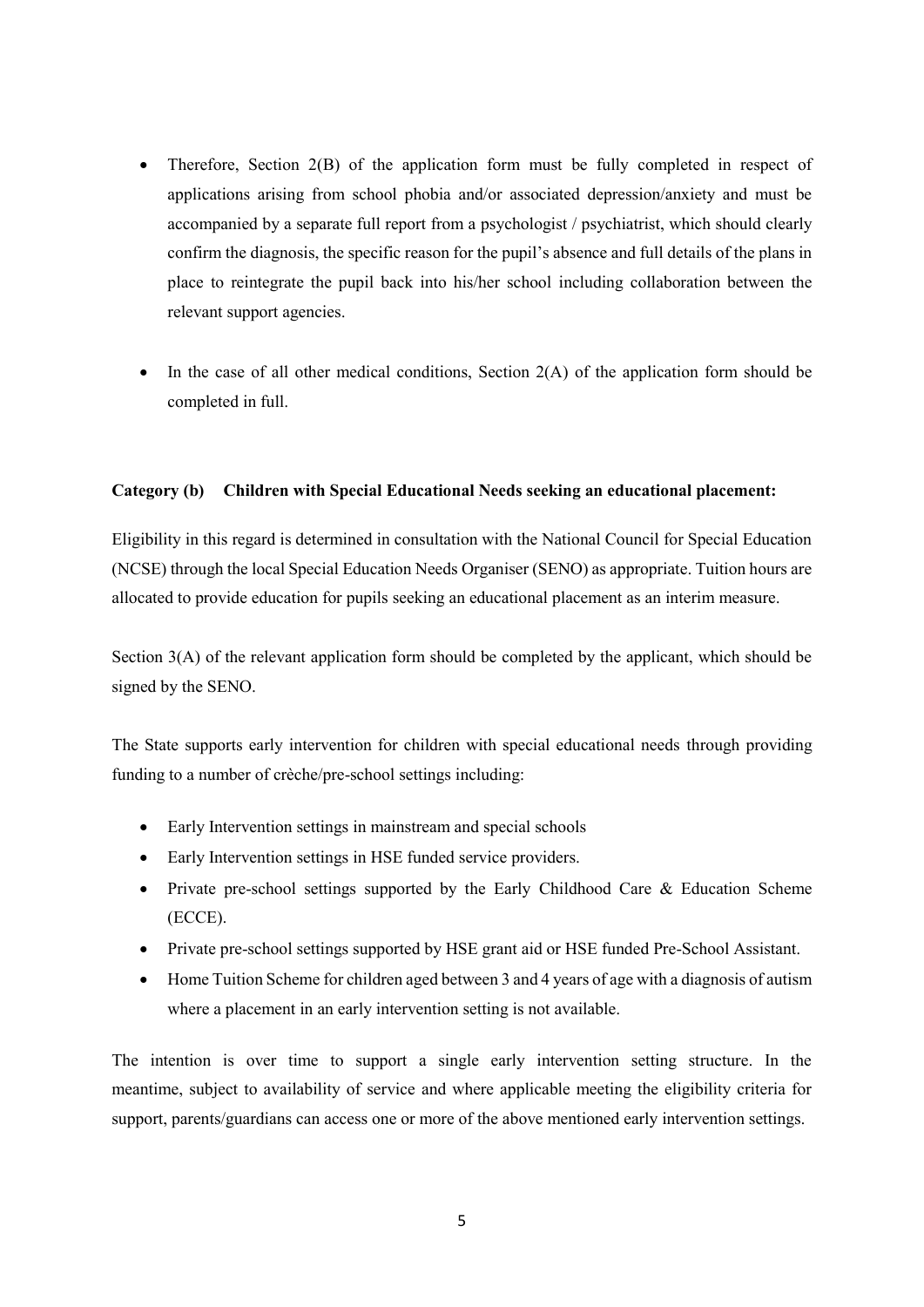**Please note that the maximum number of combined hours which can be availed of under the above schemes is 20 hours per week.** 

In certain circumstances attendance in an early intervention setting (excluding school-based settings) may be supplemented by home tuition. **Parents/Guardians are requested to note the relevant section on the application form and to declare if their child is availing of any of the schemes listed above.** Similarly, if the child avails of one of the schemes after the application for Home Tuition has been processed, parents/guardians must notify this Department immediately.

# **Category (c) Children between 2 ½ and 3 years of age (who have been assessed with an Autism Spectrum Disorder based on the DSM IV or DSM V or ICD 10 criteria).**

Eligibility in this regard is dependent on a diagnosis of an Autism Spectrum Disorder using the DSM IV or DSM V or ICD 10 criteria.

Section 3(B) of the relevant application form should be completed by the applicant, which should be signed by the SENO.

# **4. Allocation of hours under the terms of the scheme**

# **(a) Pupils with a significant medical condition which is likely to cause major disruption to their attendance at school on a continuing basis.**

Generally, a range of between 2 and 10 hours may be approved with the allocation reflecting the level of attendance in the previous school year and whether the attendance was at primary or post primary level. As a general guide, up to 5 hours may be granted to children at primary level while pupils at post primary level are generally allocated between 2 and 10 hours.

# **(b) Children with Special Educational Needs seeking an educational placement**

The maximum allocation of home tuition for children awaiting a placement is 20 hours per week subject to the appropriate school calendar.

# **(c) Children between 2 ½ and 3 years of age (who have been assessed with an Autism Spectrum Disorder based on the DSM IV or DSM V or ICD 10 criteria).**

The allocation for children with ASD up to 3 years of age is 10 hours tuition per week.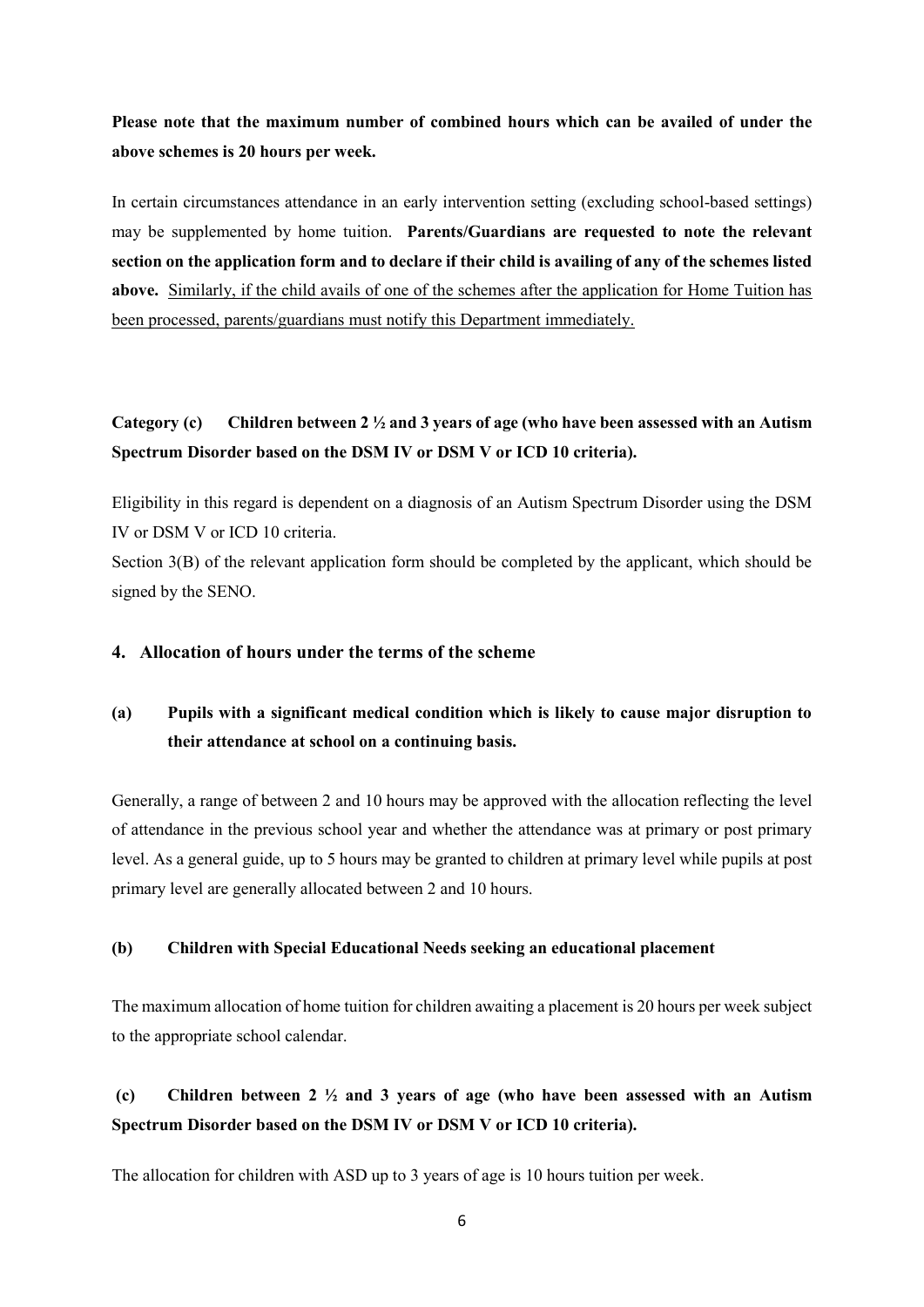#### **Allocation of hours for siblings**

All allocations to siblings will be reflective of the school grouping principle i.e. where the pupil teacher ratio in school settings can result in one teacher being allocated to a class of six pupils with children of mixed age and ability at the appropriate educational level (i.e. primary or post primary). However, in recognition of the differentiated needs of some siblings, applications for separate allocations will be considered on a case by case basis.

Under the scheme, in certain cases and where appropriate having regard to the criteria, Home Tuition may be extended until the end of July.

Separately, for children who qualify for Home Tuition, their school year may be extended until the end of July under the terms of the July Education Programme. Where school based provision is not feasible home-based provision may be granted for eligible pupils.

You may wish to note that in cases where more than one member of the same family qualify for such an extension under either of the above two schemes, a combined allocation will apply. Again, applications for separate allocations will be considered on a case by case basis.

#### **5. Qualifications of tuition providers**

As tuition takes place outside the usual school structure it is important that home tutors are qualified to provide an educational programme. Accordingly, it is a condition of the scheme that parents/guardians **must recruit a tutor who is qualified in the relevant sector, and is registered with the Teaching Council of Ireland.**

Where all efforts have failed to secure the services of a teacher qualified to teach in the sector concerned, the Department may consider the engagement of a person who is registered with the Teaching Council and has a primary degree (minimum Level 7 on the National Framework of Qualifications) in a relevant area, e.g. Psychology.

Parents/Guardians for whom this causes a difficulty may contact the Department directly for assistance – see contact details under Section 10 of this Circular.

Teachers must grant permission to the Teaching Council for their details to be accessible on the website of the Teaching Council in order for this Department to verify that teachers have current registration. Further information is available on [www.teachingcouncil.ie.](http://www.teachingcouncil.ie/)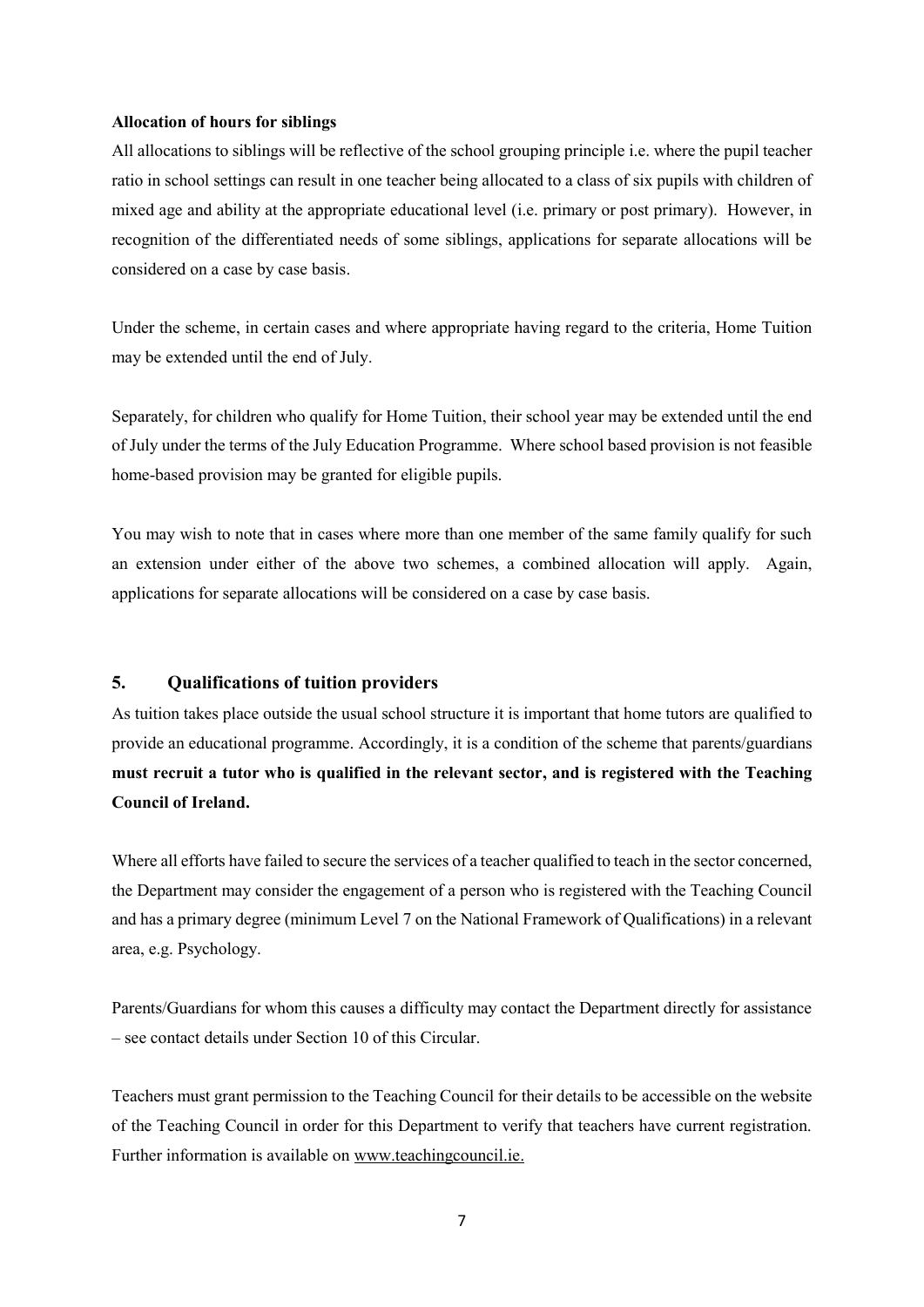To be eligible for the qualified rate of payment, a tutor must be registered and recognised by the Teaching Council of Ireland in the sector in which the tuition is being provided. Tutors, who are retired, who are registered with the Teaching Council of Ireland and who are in receipt of payment of a public service pension will be paid at the modified rate.

Where a tutor intends to provide Home Tuition to 2 or more children, further scheduling details will be required before approval is given for the tuition to commence.

Parents/Guardians are **not** permitted to act as tutors for their children under the scheme.

Tuition may **not** commence until the qualifications and identification of the nominated tutor have been formally approved in writing by the Department.

Teachers who are currently availing of any of the following schemes - maternity leave, sick leave, disability pension, early retirement schemes or any approved leave of absence are not eligible to deliver Home Tuition. Teachers who are on a career break should refer to circular 0010/2011 with regard to their capacity to work as a home tutor.

Parents/Guardians are advised to source a tutor at the earliest possible opportunity to allow for applications for registration/vetting to be made by the tutor to the Teaching Council of Ireland if necessary.

# **6. Vetting Arrangements**

#### **All tutors must be vetted prior to commencing the delivery of tuition.**

- Tutors who are currently registered and vetted with the Teaching Council will be required to indicate accordingly on Appendix 2 of the application form.
- Tutors who have been vetted by the Teaching Council in the current or previous calendar year need not reapply to the Teaching Council for vetting. Teachers registered with the Council who have not been vetted in the current or previous calendar year are required to complete the vetting process and should **request a Garda Vetting Application form on [www.teachingcouncil.ie](http://www.teachingcouncil.ie/)** Alternatively they can contact the Teaching Council at 01 6517900.
- **Please note that each application must be accompanied by a Statutory Declaration Form and a Form of Undertaking (Appendices 1 & 2 respectively of the Application Form).**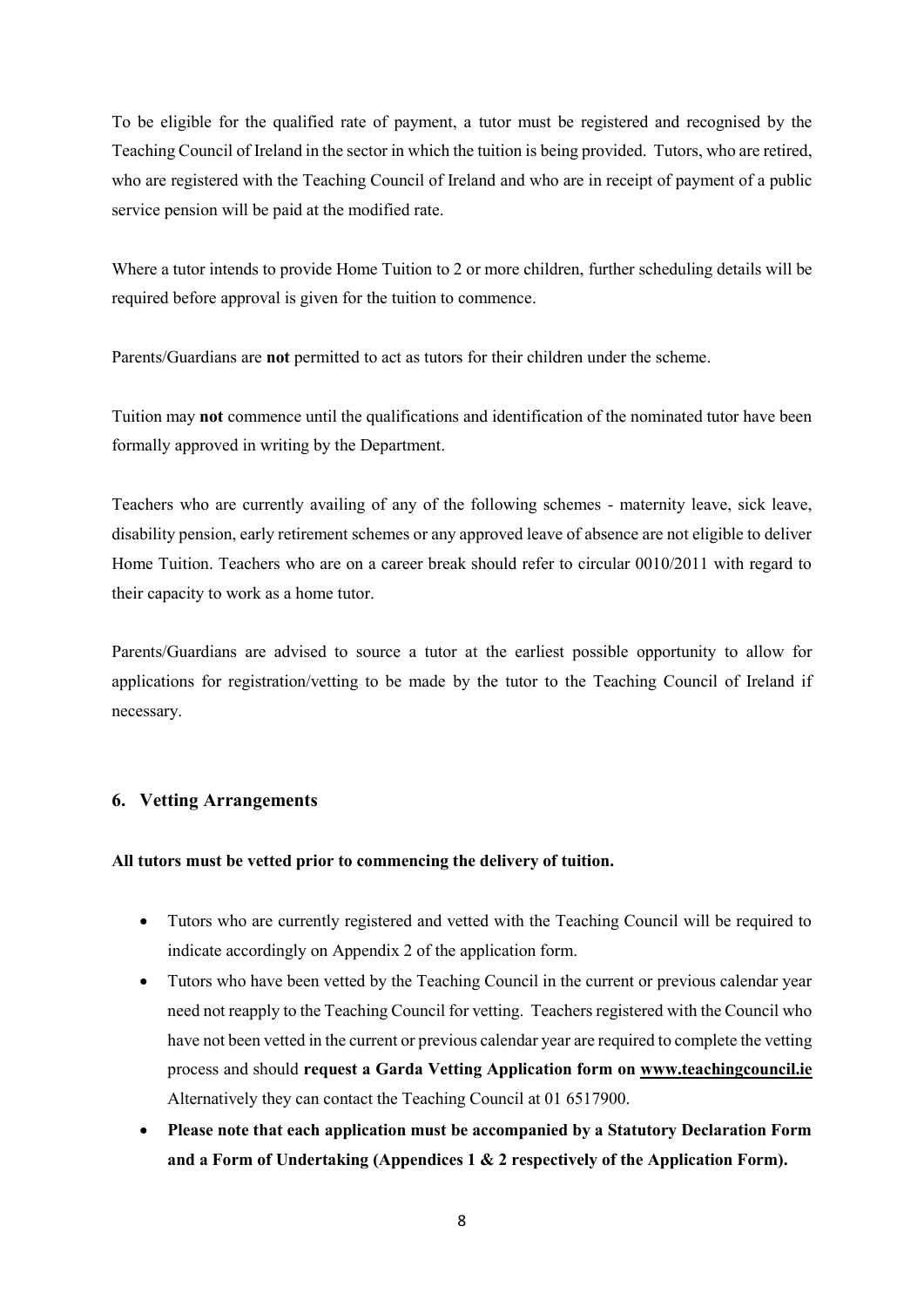# **7. Child Protection**

[Children First: National Guidance for the Protection and Welfare of Children 2011](http://www.dcya.gov.ie/documents/child_welfare_protection/ChildrenFirst.pdf) promotes the protection of children from abuse. It sets out what organisations need to do to keep children safe, and what different bodies and the general public should do if they are concerned about a child's safety and welfare.

Information on Child Protection can be obtained on the Department's website – [www.education.ie](http://www.education.ie/) – under Parents/Information/Complaints-Bullying-Child-Protection-Discrimination.

# **8. General Information**

- Parents/Guardians will be required to complete an Application Form and are requested to pay particular attention to the documentation/information that is required. It should be noted that sanction is only available on completion of the full application process which culminates in the issue of an approval letter confirming the date of commencement of the tuition.
- In certain cases, where no tutor has been nominated by the applicant, initial sanction will be given. However, the tuition cannot commence until the tutor has been nominated by the applicant and approved by the Department.
- Home Tuition is for educational teaching interventions only. The provision of therapeutic services such as Speech and Language Therapy, Occupational Therapy, psychological services, etc. will require engagement with the Health Service Executive (HSE). Home Tuition funding may not under any circumstances be used for such services. In this regard, the Department reserves the right to evaluate the education provision being delivered as part of the funding provided and all hours are approved subject to this condition.
- Please note that applications for Home Tuition are accepted in the knowledge that information supplied, including Personal Public Service Number (PPSN), will be shared between the HSE, National Council for Special Education (NCSE), Department of Children and Youth Affairs, Revenue and the Department of Education and Skills to ensure that duplicate funding does not occur.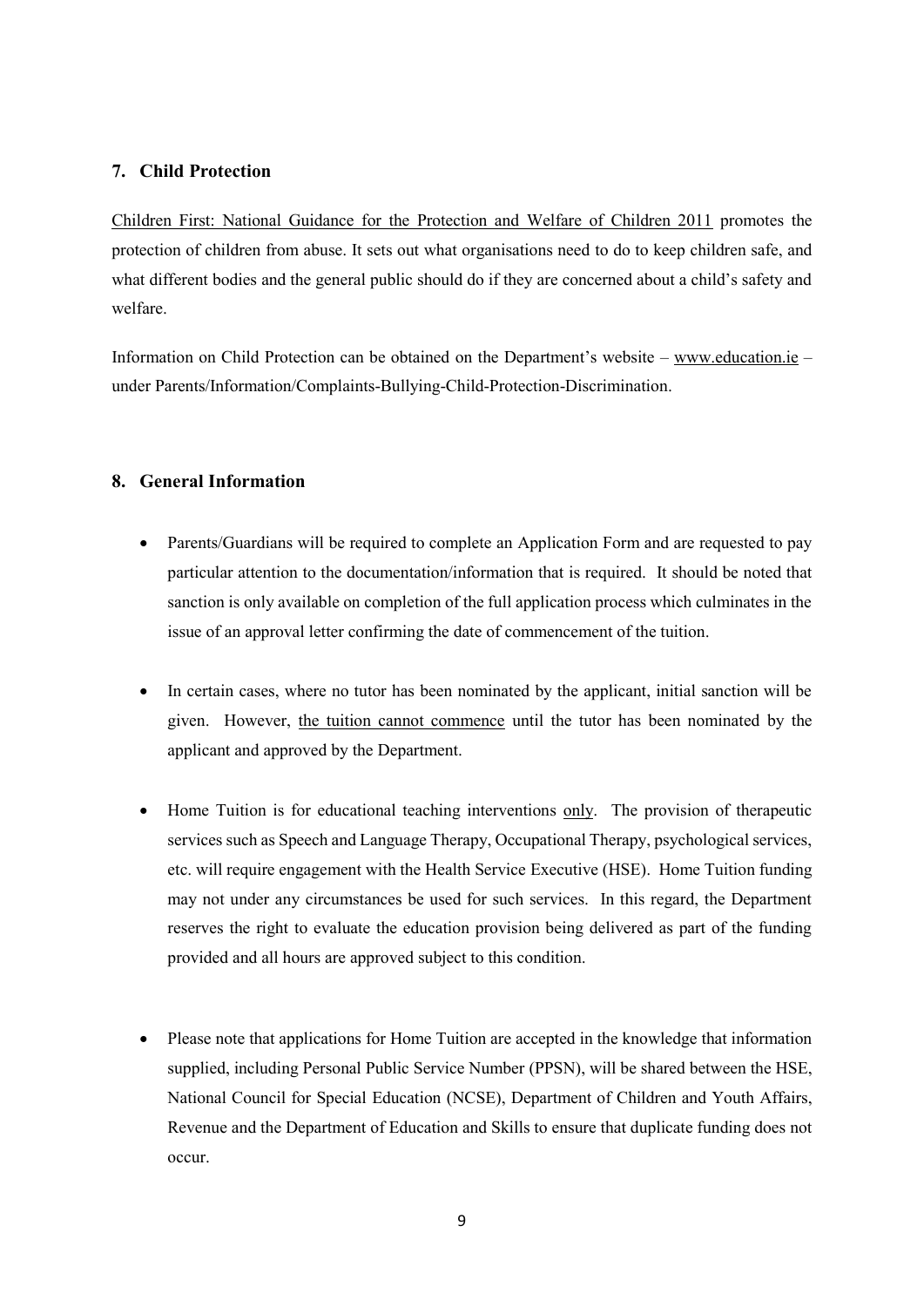- Unused hours from any given week cannot transfer to a subsequent week. Parents/Guardians are especially required to note this limitation on the weekly tuition available and tutors are required not to exceed this limitation with any one pupil. Ideally, Home Tuition should reflect the school day (9am  $-$  6 pm). Therefore, Home Tuition should not take place during school holidays, bank holidays and weekends.
- All references to "schools" or "school placements" refer to State schools which are recognised under Section 10 (3) of the Education Act 1998.
- Seeking a school placement and the subsequent enrolment of a child in school is the responsibility of parents/guardians. However, parents/guardians who may need advice or are experiencing difficulties in locating a school placement should contact their local Special Educational Needs Organiser (SENO). Your local SENO contact details are available on [www.ncse.ie.](http://www.ncse.ie/) Home Tuition will not be available where a school placement has been identified by the NCSE. Similarly, failure to enrol a child in school will not give rise to eligibility under this scheme.
- Parents/Guardians may also wish to access "Choosing a School A guide for Parents and Guardians of Children & Young People with Special Educational Needs" – a publication which is accessible on the website of the National Council for Special Education – www.ncse.ie.
- If a school refuses to enrol a child, aged over 4, it is open to a parent to appeal the refusal to enrol their child through section 29 of the Education Act where there is a placement available in the school. Home Tuition may not be available in the event that the refusal to enrol has not been appealed.
- Please note that where a child has not availed of a placement available to him/her, they will not be eligible for any provision under the Home Tuition scheme at any point during the academic year nor will they be eligible under the terms of the July Education Programme.
- Should parents/guardians wish to enter into a group arrangement with other parents/guardians of children for whom home tuition has been approved, or if they wish to avail of a group arrangement where there is a current agreement with this Department, they must notify Special Education Section in advance for approval.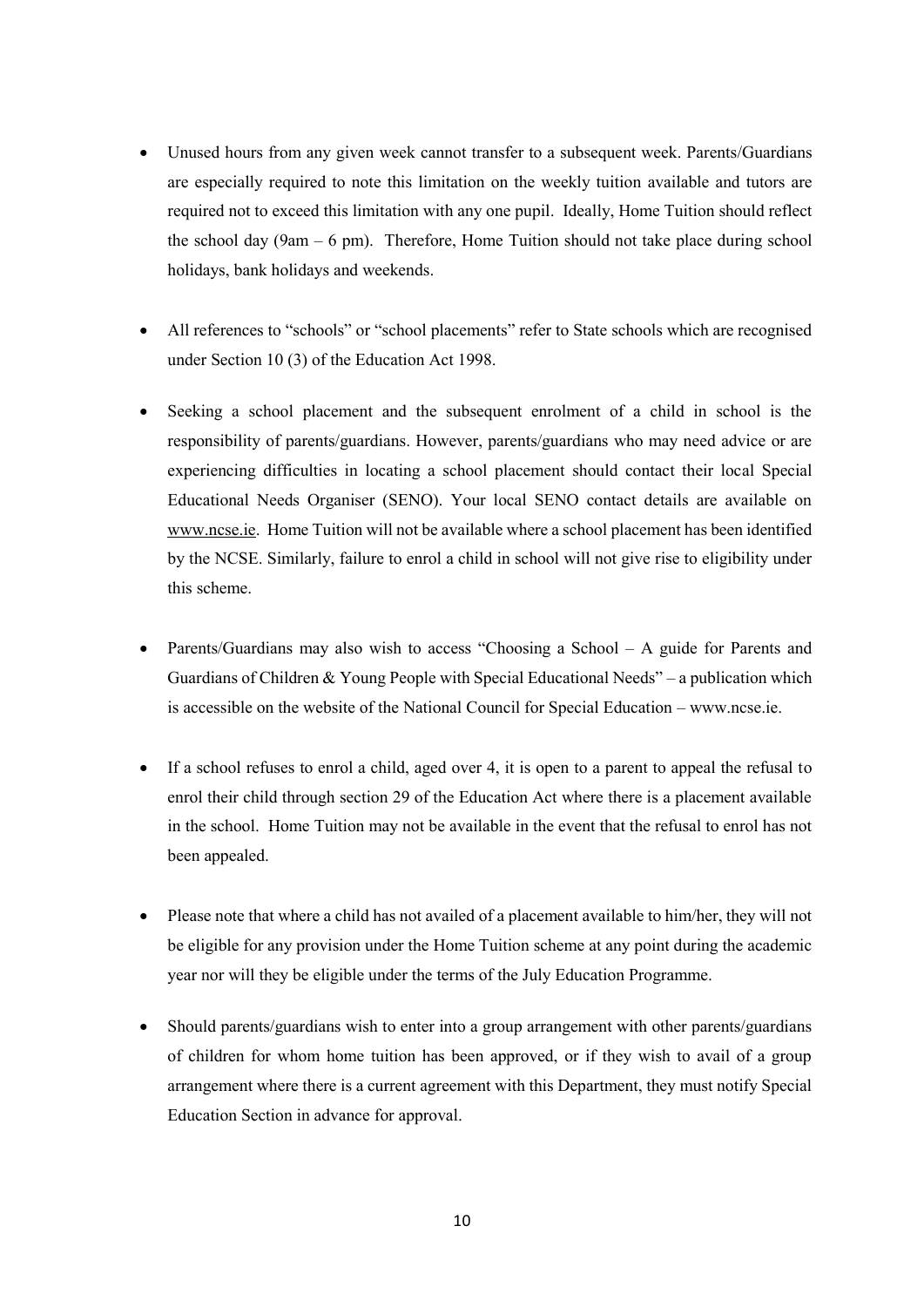#### **Role of the National Council for Special Education in the context of the Home Tuition Scheme:**

In the context of applications made under the Home Tuition scheme, the role of the NCSE is to confirm that no placement is available for a child in a school setting. Should a special class or special school place be required the SENO can advise parents/guardians accordingly.

#### **When Placements Become Available During the 2015/16 School Year:**

Places in mainstream classes, special classes and/or in special schools can become available during the school year – sometimes very early in the school year. In the event that a child over 3 years of age is being funded through the Home Tuition scheme, and a placement becomes available, the SENO will advise the parents/guardians of all children in the general school's catchment area, as well as the Department of Education and Skills, that such places are now available. Parents/Guardians in receipt of home tuition funding will be requested to provide evidence to the Department of their application to secure the available placement. Home tuition funding will be discontinued in any case where the parent does not apply for such placements. In order for home tuition funding to continue, parents/guardians must be able to demonstrate to the Department that such applications have been made within 3 weeks of being notified by the SENO and that the application to the school for enrolment has not been successful. Where the parent's application for enrolment has been successful, the Department may consider on request the continuation of Home Tuition for a specified period and on a reduced basis to allow the child to transition into the new placement where such an extension of the provision is deemed necessary. However, this is entirely conditional upon the child being enrolled in the school.

#### **9. Payment Procedures**

Parents/Guardians are advised that, under no circumstances will home tuition funding be back-dated. Home tuition funding should not commence until the approval letter is received by the parent/guardian confirming the date of commencement of the tuition and where the nominated tutor has been cleared for engagement by the parent/guardian.

#### **How the grant is paid**

**Parents and Legal Guardians are recommended to read the FAQ notes on the payment procedures for the Home Tuition Grant Aid before any tuition is provided. The FAQ should be**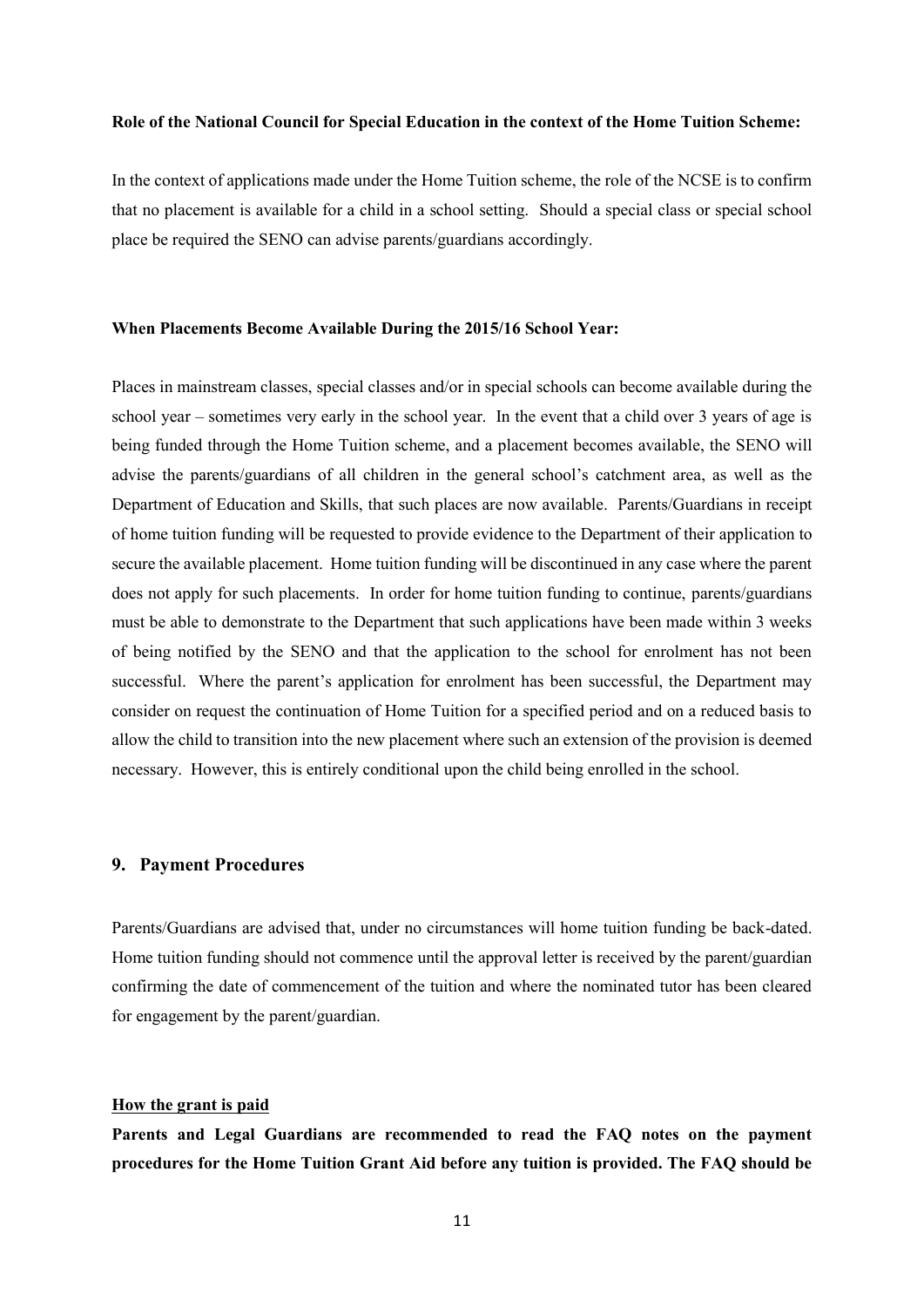**downloaded from the website of this Department at [www.education.ie](http://www.education.ie/)** under Parents/Services/Home Tuition-Special Education/Medical Needs/FAQS.

Please note that the advance payment option is no longer available.

Home Tuition grants are paid using two separate methods:

(A) If home tuition is provided by a teacher who is currently on the primary teachers' payroll of the Department of Education and Skills as a **permanent primary** school teacher, payment will be made directly to the teacher through the Department's payroll.

A completed claim form signed by both the parent/legal guardian and the teacher/tutor should be returned to the payments section at the end of each month. Parents/Guardians must not pay their tutors who are permanent primary school teachers as the Department will not refund any payments made by you.

(B) If home tuition is provided by a teacher / tutor who is NOT currently on the primary teachers' payroll as a permanent primary school teacher, payment must be made directly to the legal guardian. A completed claim form signed by both the parent/legal guardian and the teacher/tutor should be returned to the payments section at the end of each and every month. Such payments are made **only by Electronic Fund Transfer (EFT)** directly into the bank account of the parent / legal guardian. Direct payment into the bank account of a teacher/tutor is not permitted. Only the parent/legal guardian of the child can seek payment of Home Tuition.

#### **When will payment issue?**

Payment should issue within four to six weeks of receipt by the Department of the first completed claim form. Subsequent claims should be processed within a  $10 - 15$  working day period.

### **Other issues relating to the payment of Home Tuition:**

To comply with existing legislation, the PPS numbers of all persons, both parent(s)/legal guardian(s) and teacher(s)/tutor(s) must be supplied in order for payment to be considered.

**Parents/legal guardians** who receive direct grant payments must provide a current tax clearance certificate in their own name. Payments cannot issue until this tax certificate is submitted. Information on tax clearance certificates can be obtained by accessing [www.revenue.ie.](http://www.revenue.ie/) An application for a tax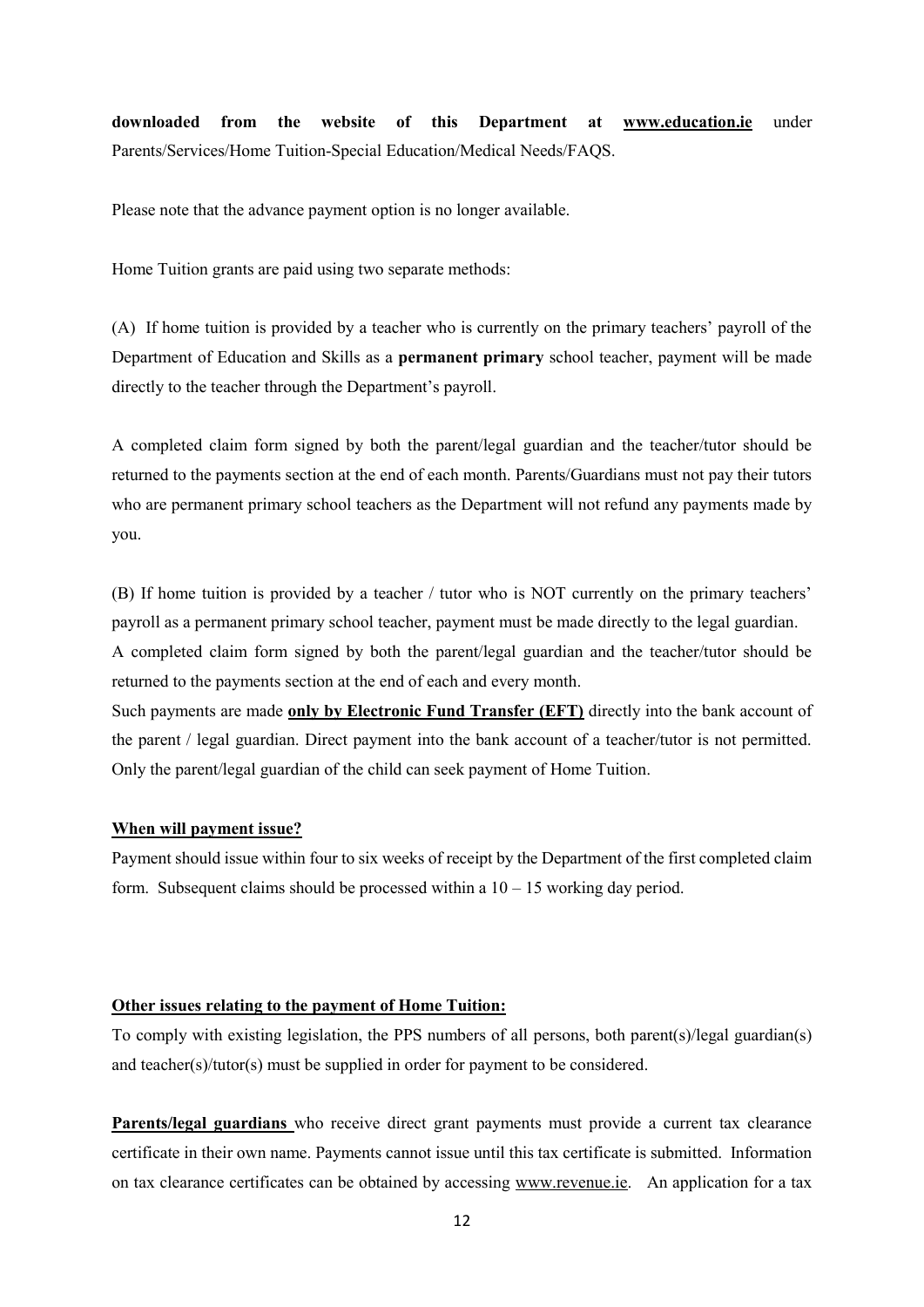clearance certificate from the Revenue Commissioners can be made by accessing: [www.revenue.ie/en/business/running/tax-clearance.htmlonline.](http://www.revenue.ie/en/business/running/tax-clearance.htmlonline)

Parents/Guardians, teachers and tutors should note that, under existing legislation, financial details in respect of this scheme are forwarded annually to the Revenue Commissioners, as home tuition payments are reckonable for taxation purposes.

No travel or subsistence allowances are applicable for home tuition.

Additional claim forms for the payment of the home tuition grants are available at [www.education.ie](http://www.education.ie/) under Parents/Services/Home-Tuition-Children-with-Special-Education-Medical-Needs.

### **Proposed change in the method of Payment of the Home Tuition Grant:**

The Department of Education & Skills plans to change the payment method of the Home Tuition Grant from direct payment to parents to direct payment to tutors early in the 2015/2016 school year. This will facilitate compliance with statutory deduction provisions including taxation and associated provisions. The Department will act as payroll agents only on behalf of the parents/guardians. Therefore all tutors must be fully registered with the Teaching Council of Ireland.

A separate more detailed information note will issue from the Department prior to the introduction of the new payment method.

#### **10. Queries and Appeals**

This circular, together with all relevant information, will be available to download from the Department's website - www.education.ie - under Parents/Services/Home Tuition-Special Education/Medical Needs.

### **Queries and appeals in relation to the Home Tuition Scheme can be addressed to:**

Home Tuition Unit, Special Education Section, Department of Education & Skills, Cornamaddy, Athlone, Co. Westmeath Contact No: 090 648 4187 Email Address: special\_education@education.gov.ie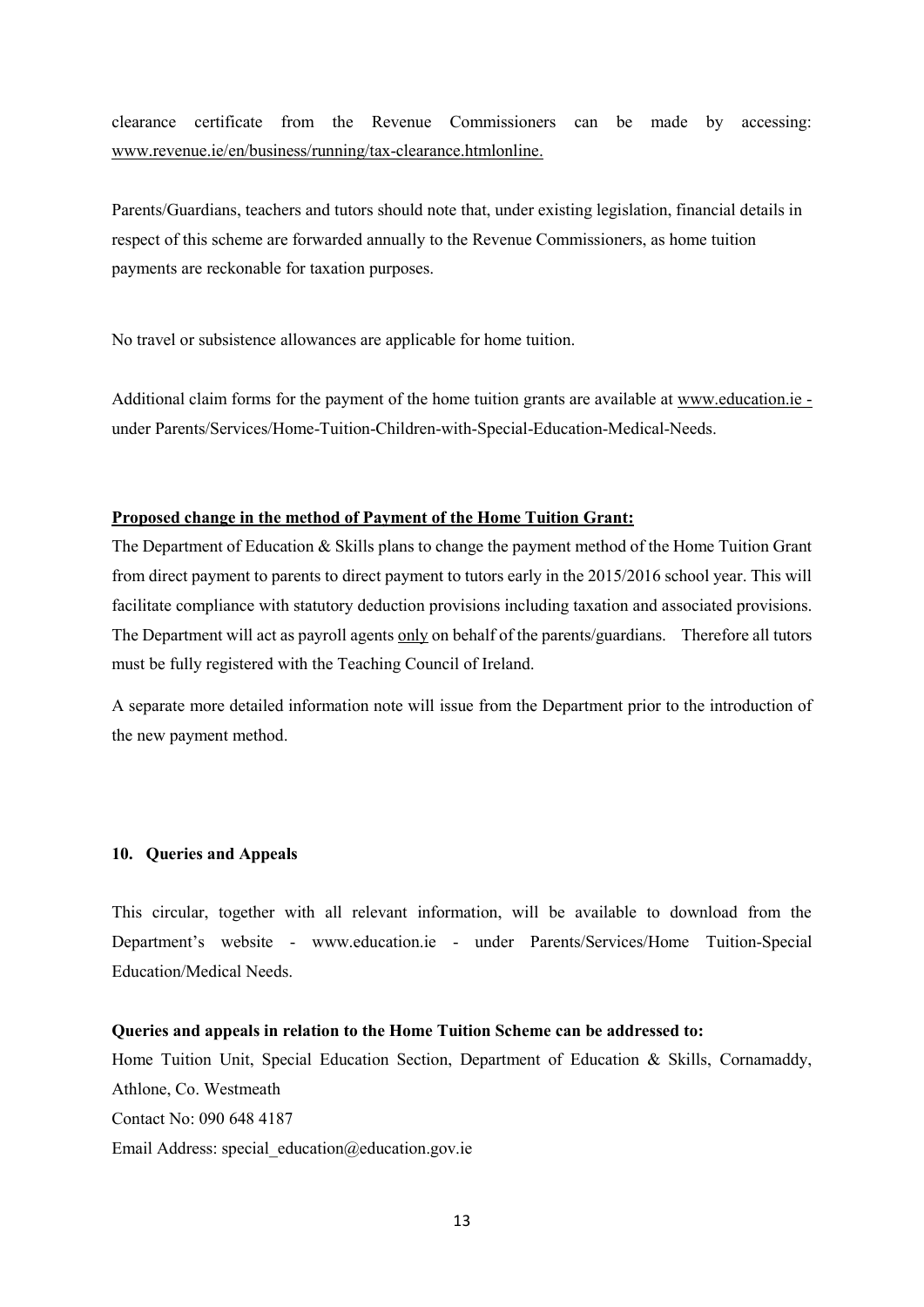### **Queries in respect of Home Tuition payments can be addressed to**:

Special Needs and Tuition Grants, Schools Division – Financial, Department of Education & Skills, Athlone, Co. Westmeath Contact No: 090 6483750, 090 6484239, 090 6483872. Email Address: sntg@education.gov.ie

Jim Mulkerrins Principal Officer Special Education Section

June 2015